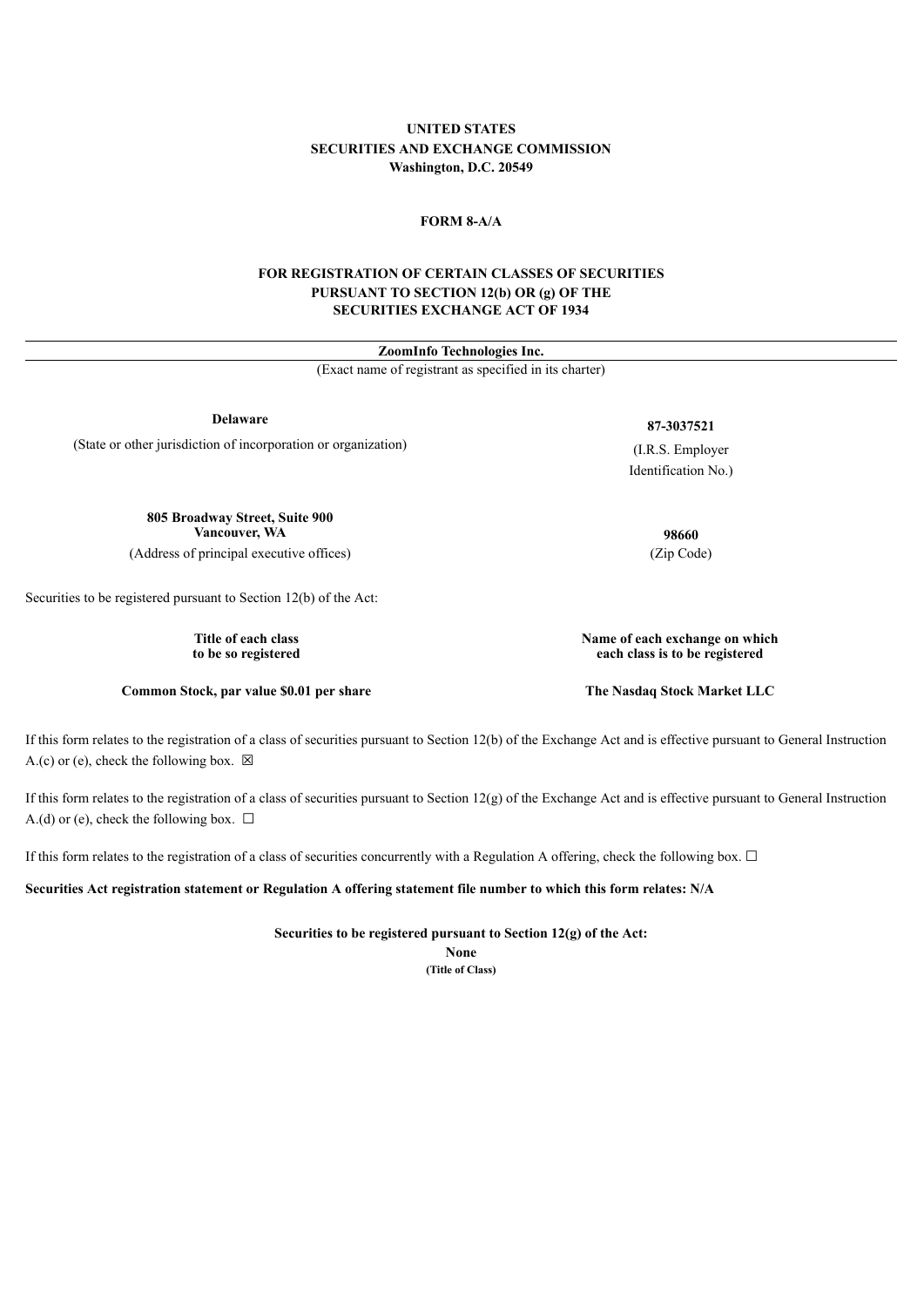## **INFORMATION REQUIRED IN REGISTRATION STATEMENT**

### **Explanatory Note**

This Form 8-A/A is being filed to update the description of the capital stock of ZoomInfo Technologies Inc., a Delaware corporation (the "Company"), which was previously registered as the "Class A common stock, par value \$0.01 per share" (the "Class A common stock") under the Securities Exchange Act of 1934, as amended (the "Exchange Act"), pursuant to the Company's Form 8-A filed on June 4, 2020 and the description thereof as amended pursuant to exhibit 4.1 to the Company's Annual Report on Form 10-K for the year ended December 31, 2021 filed on February 24, 2022 (the "Annual Report"). As of October 29, 2021, in connection with the Company's previously announced holding company reorganization and related transactions (collectively, the "Reorganization"), each share of the Company's former Class B common stock, par value \$0.01 per share (the "Class B common stock"), was surrendered to the Company and cancelled. Prior to the consummation of the Reorganization, holders of the Company's former Class C common stock, par value \$0.01 per share (the "Class C common stock"), exchanged such shares of Class C common stock for shares of Class A common stock on a one-for-one basis. After the consummation of the Reorganization, the only class of common stock of the Company remaining issued and outstanding was the Class A common stock. On May 17, 2022, the Company's stockholders approved the Second Amended and Restated Certificate of Incorporation of the Company (the "amended and restated certificate of incorporation") to (i) delete provisions relating to the Company's former Class B common stock and Class C common stock, which are no longer applicable following the Reorganization; and (ii) rename the Company's remaining class of common stock, i.e., the Class A common stock, as the "Common Stock, par value \$0.01 per share" ("common stock"). The amended and restated certificate of incorporation was filed with the Secretary of State of the State of Delaware on May 17, 2022 and became effective as of 12:01 a.m. New York City time on May 23, 2022.

#### **Item 1. Description of Registrant's Securities to be Registered.**

#### **General**

Common stock (formerly Class A common stock), par value \$0.01 per share, is the only class of securities of ZoomInfo Technologies Inc., a Delaware corporation, registered pursuant to Section 12 of the Securities Exchange Act of 1934, as amended (the "Exchange Act"). The common stock is listed on the Nasdaq under the symbol "ZI". As used herein, unless the context otherwise requires, references to "we," "us," "our," the "Company," "ZoomInfo" and similar references refer to ZoomInfo Technologies Inc., and not to any of its subsidiaries.

The following description of our common stock is a summary and does not purport to be complete. It is subject to and qualified in its entirety by our amended and restated certificate of incorporation and amended and restated bylaws, each of which is filed as exhibits 3.1 and 3.2 hereto, respectively, and the Delaware General Corporation Law (the "DGCL"). We encourage you to read the amended and restated certificate of incorporation, amended and restated bylaws and the applicable provisions of the DGCL, as well as our stockholders agreement and the registration rights agreement entered into in connection with our initial public offering of our common stock (the "IPO"), both of which are incorporated by reference as exhibits to the Annual Report, for additional information.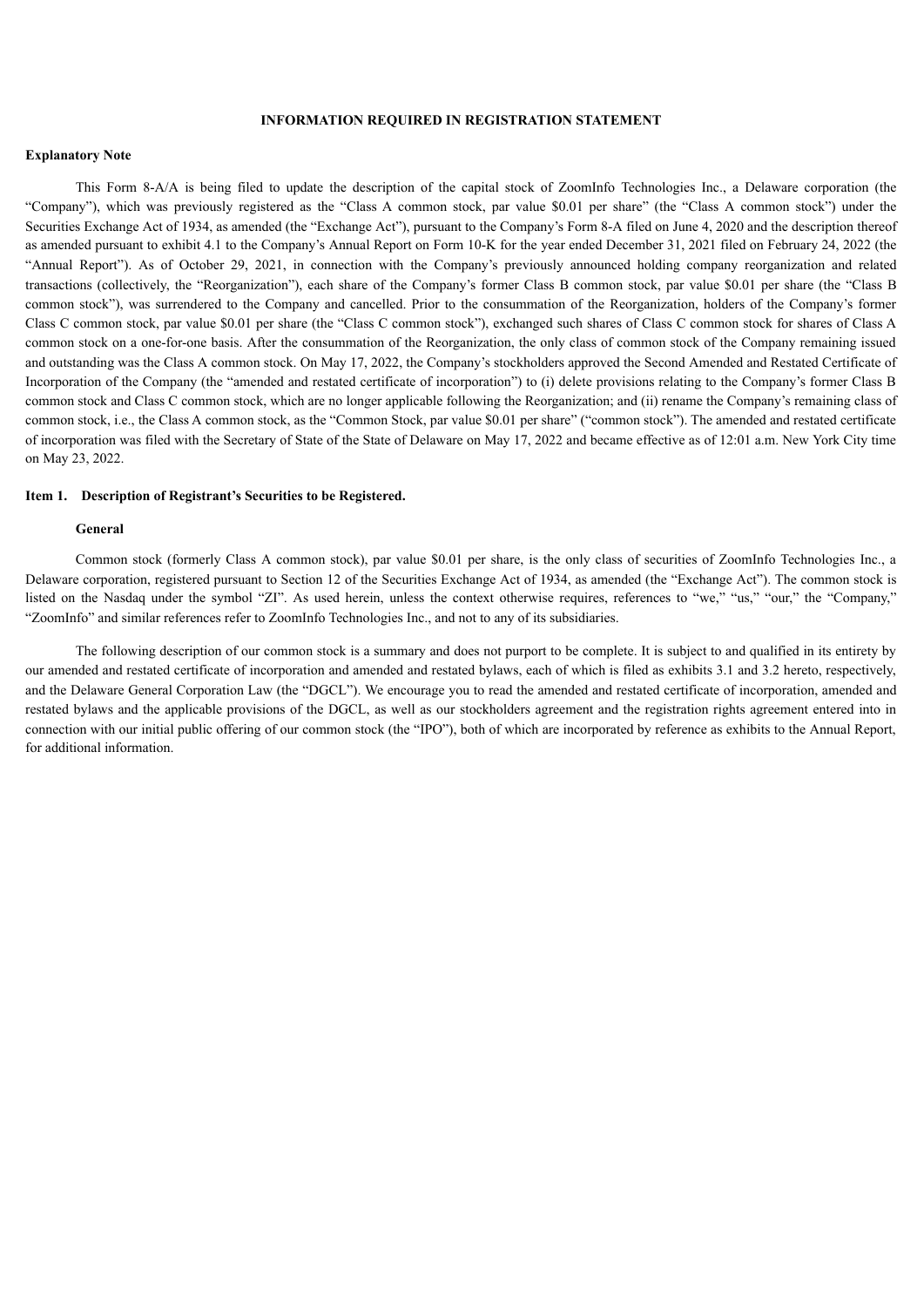### **Authorized Shares of Capital Stock**

Our authorized capital stock consists of 3,300,000,000 shares of common stock, par value \$0.01 per share, and 200,000,000 shares of preferred stock, par value \$0.01 per share. No shares of preferred stock have been issued or are currently outstanding. Unless our board of directors determines otherwise, we will issue all shares of our capital stock in uncertificated form.

### **Common Stock**

Holders of outstanding shares of our common stock will vote as a single class on all matters on which stockholders are entitled to vote generally, except as otherwise required by law. Delaware law entitles the holders of the outstanding shares of common stock to vote separately as a different class in connection with any amendment to our certificate of incorporation that would increase or decrease the par value of the shares of such class or that would alter or change the powers, preferences or special rights of such class so as to affect them adversely. As permitted by Delaware law, the amended and restated certificate of incorporation includes a provision which eliminates the class vote that the holders of common stock would otherwise have with respect to an amendment to the certificate of incorporation increasing or decreasing the number of shares of common stock the Company is entitled to issue. Thus, subject to any other voting requirements contained in the certificate of incorporation, any amendment to the certificate of incorporation increasing or decreasing the number of shares of common stock that the Company is authorized to issue would require a vote of a majority of the outstanding voting power of all capital stock voting together as a single class.

Holders of shares of our common stock are entitled to one vote for each share held of record on all matters on which stockholders are entitled to vote generally, including the election or removal of directors. The holders of our common stock do not have cumulative voting rights in the election of directors.

Holders of shares of our common stock are entitled to receive dividends at the same rate when, as and if declared by our board of directors out of funds legally available therefor, subject to any statutory or contractual restrictions on the payment of dividends and to the rights of the holders of one or more outstanding series of our preferred stock.

Upon our liquidation, dissolution, or winding up, and after payment in full of all amounts required to be paid to creditors, and subject to the rights of the holders of one or more outstanding series of preferred stock having liquidation preferences, the holders of shares of our common stock will be entitled to receive pro rata our remaining assets available for distribution.

The common stock is not subject to further calls or assessments by us. Holders of shares of our common stock do not have preemptive, subscription, redemption or conversion rights. There are no redemption or sinking fund provisions applicable to the common stock. The rights, powers, preferences and privileges of holders of our common stock are subject to those of the holders of any shares of our preferred stock or any other series or class of stock we may authorize and issue in the future.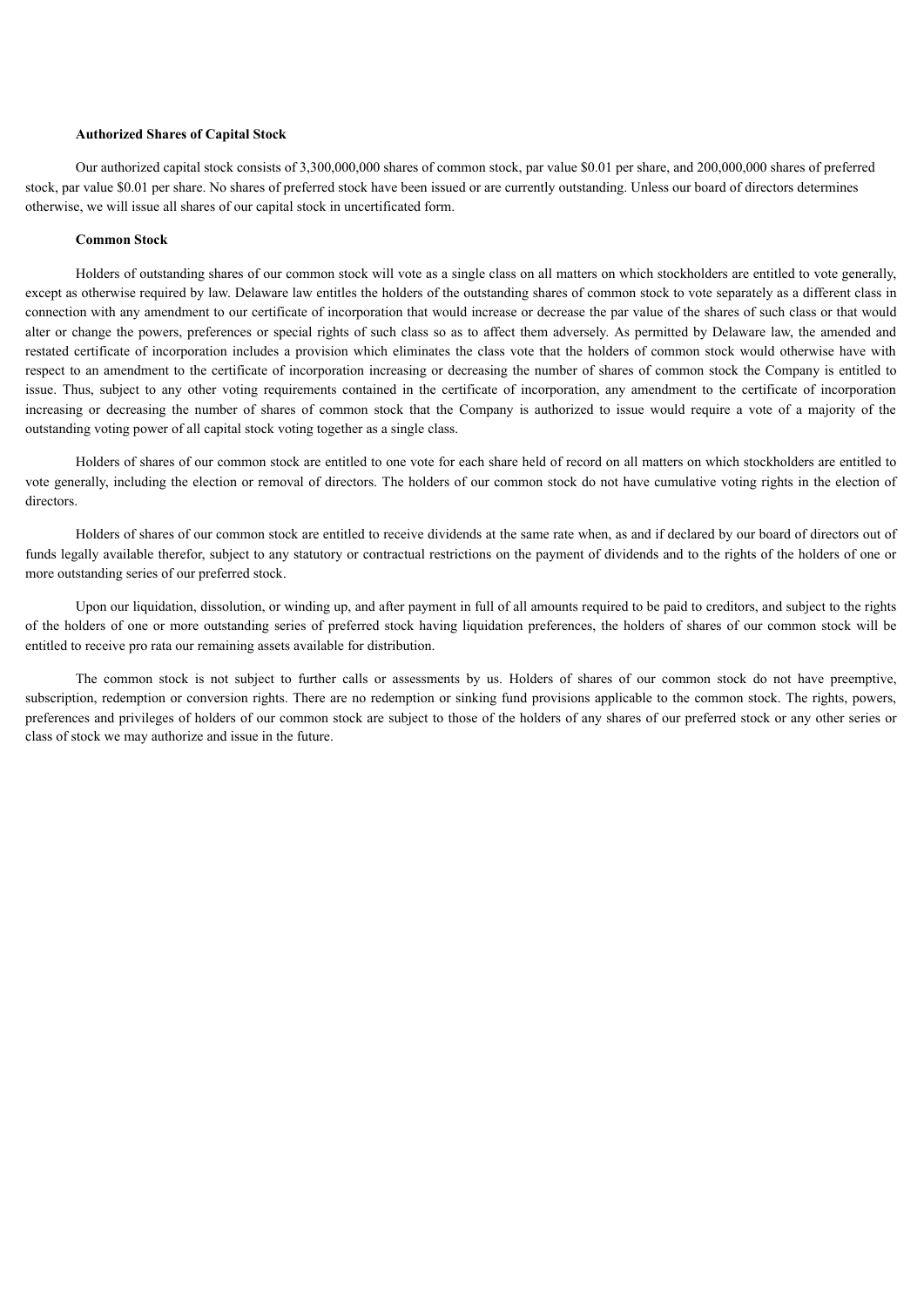## **Preferred Stock**

Our amended and restated certificate of incorporation authorizes our board of directors to establish one or more series of preferred stock (including convertible preferred stock). Unless required by law or the Nasdaq, and subject to the terms of our amended and restated certificate of incorporation, the authorized shares of preferred stock will be available for issuance without further action by holders of our common stock. Our board of directors is able to determine, with respect to any series of preferred stock, the powers (including voting powers), preferences and relative, participating, optional or other special rights, and the qualifications, limitations or restrictions thereof, including, without limitation:

- the designation of the series;
- the number of shares of the series, which our board of directors may, except where otherwise provided in any preferred stock designation, increase (but not above the total number of authorized shares of the class) or decrease (but not below the number of shares then outstanding);
- whether dividends, if any, will be cumulative or non-cumulative and the dividend rate of the series;
- the dates at which dividends, if any, will be payable on shares of such series;
- the redemption rights and price or prices, if any, for shares of the series;
- the terms and amounts of any sinking fund provided for the purchase or redemption of shares of the series;
- the amounts payable on shares of the series in the event of any voluntary or involuntary liquidation, dissolution, or winding-up of our affairs or other event;
- whether the shares of the series will be convertible into shares of any other class or series, or any other security, of us or any other entity, and, if so, the specification of the other class or series or other security, the conversion price or prices or rate or rates, any rate adjustments, the date or dates as of which the shares will be convertible and all other terms and conditions upon which the conversion may be made;
- restrictions on the issuance of shares of the same series or of any other class or series of our capital stock; and
- the voting rights, if any, of the holders of the series.

We could issue a series of preferred stock that could, depending on the terms of the series, impede or discourage an acquisition attempt or other transaction that some, or a majority, of the holders of our common stock might believe to be in their best interests or in which the holders of our common stock might receive a premium over the market price of the shares of our common stock. Additionally, the issuance of preferred stock may adversely affect the rights of holders of our common stock by restricting dividends on the common stock, diluting the voting power of the common stock or subordinating the rights of the common stock to distributions upon a liquidation, dissolution, or winding up or other event. As a result of these or other factors, the issuance of preferred stock could have an adverse impact on the market price of our common stock.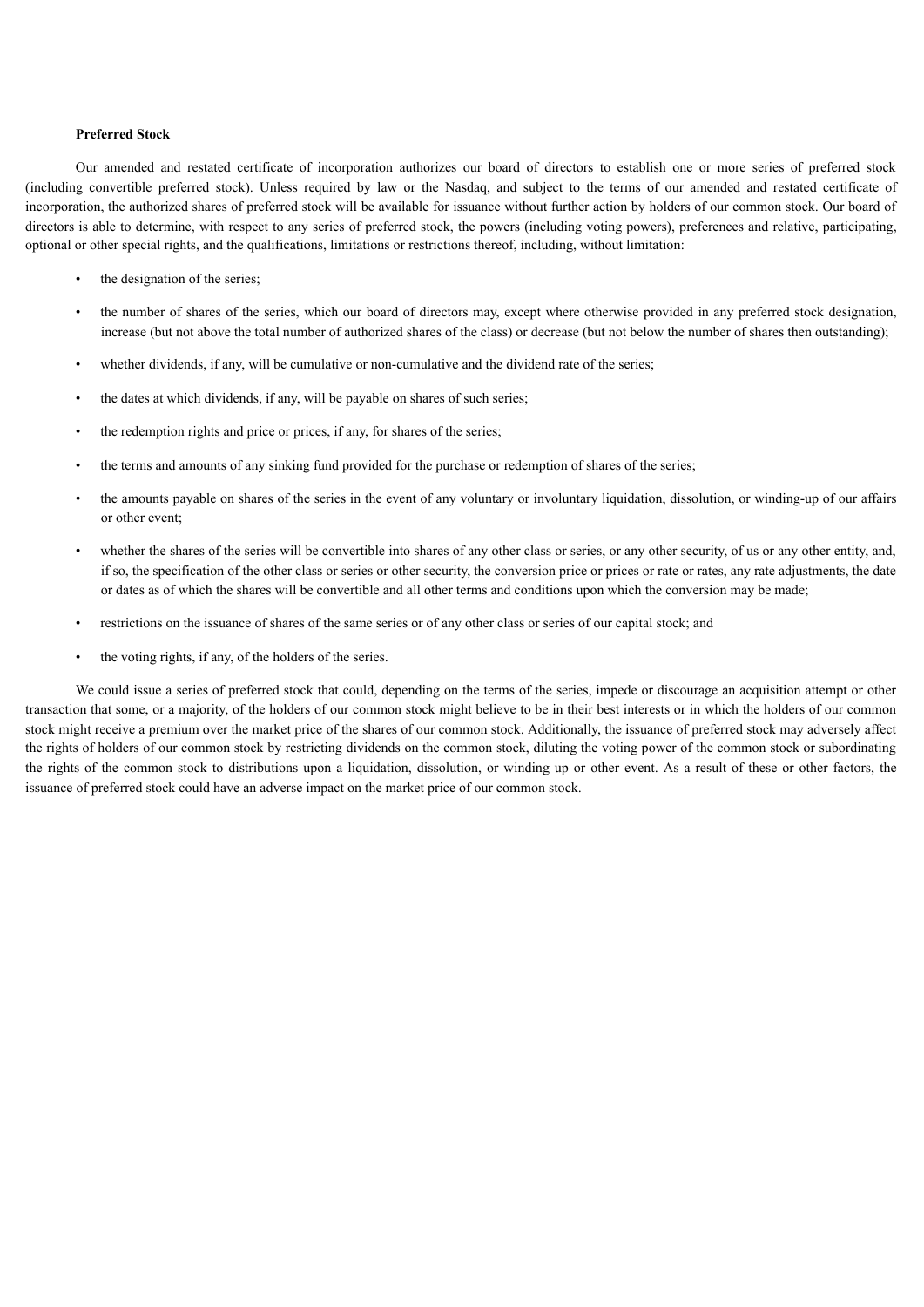## **Dividends**

The DGCL permits a corporation to declare and pay dividends out of "surplus" or, if there is no "surplus," out of its net profits for the fiscal year in which the dividend is declared and/or the preceding fiscal year. "Surplus" is defined as the excess of the net assets of the corporation over the amount determined to be the capital of the corporation by its board of directors. The capital of the corporation is typically calculated to be (and cannot be less than) the aggregate par value of all issued shares of capital stock. Net assets equals the fair value of the total assets minus total liabilities. The DGCL also provides that dividends may not be paid out of net profits if, after the payment of the dividend, the remaining capital would be less than the capital represented by the outstanding stock of all classes having a preference upon the distribution of assets. Declaration and payment of any dividend will be subject to the discretion of our board of directors.

## Anti-Takeover Effects of Our Amended and Restated Certificate of Incorporation and Amended and Restated Bylaws and Certain **Provisions of Delaware Law**

Our amended and restated certificate of incorporation, amended and restated bylaws, and the DGCL contain provisions that are summarized in the following paragraphs and that are intended to enhance the likelihood of continuity and stability in the composition of our board of directors. These provisions are intended to avoid costly takeover battles, reduce our vulnerability to a hostile or abusive change of control and enhance the ability of our board of directors to maximize stockholder value in connection with any unsolicited offer to acquire us. However, these provisions may have an antitakeover effect and may delay, deter or prevent a merger or acquisition of the Company by means of a tender offer, a proxy contest or other takeover attempt that a stockholder might consider in its best interest, including those attempts that might result in a premium over the prevailing market price for the shares of common stock held by stockholders.

## *Authorized but Unissued Capital Stock*

The authorized but unissued shares of common stock and preferred stock are available for future issuance without stockholder approval, subject to any limitations imposed by the listing standards of the Nasdaq. These additional shares may be used for a variety of corporate finance transactions, acquisitions and employee benefit plans. The existence of authorized but unissued and unreserved common stock and preferred stock could make more difficult or discourage an attempt to obtain control of us by means of a proxy contest, tender offer, merger or otherwise.

## *Classified Board of Directors*

Our amended and restated certificate of incorporation provides that, subject to the rights of holders of any series of preferred stock, our board of directors is divided into three classes of directors, as nearly equal in number as possible, and with the directors serving staggered three-year terms, with only one class of directors being elected at each annual meeting of stockholders. As a result, approximately one-third of our board of directors will be elected each year. The classification of directors has the effect of making it more difficult for stockholders to change the composition of our board of directors. Our amended and restated certificate of incorporation and amended and restated bylaws provide that, subject to any rights of holders of preferred stock to elect additional directors under specified circumstances, the number of directors will be fixed from time to time exclusively pursuant to a resolution adopted by the board of directors.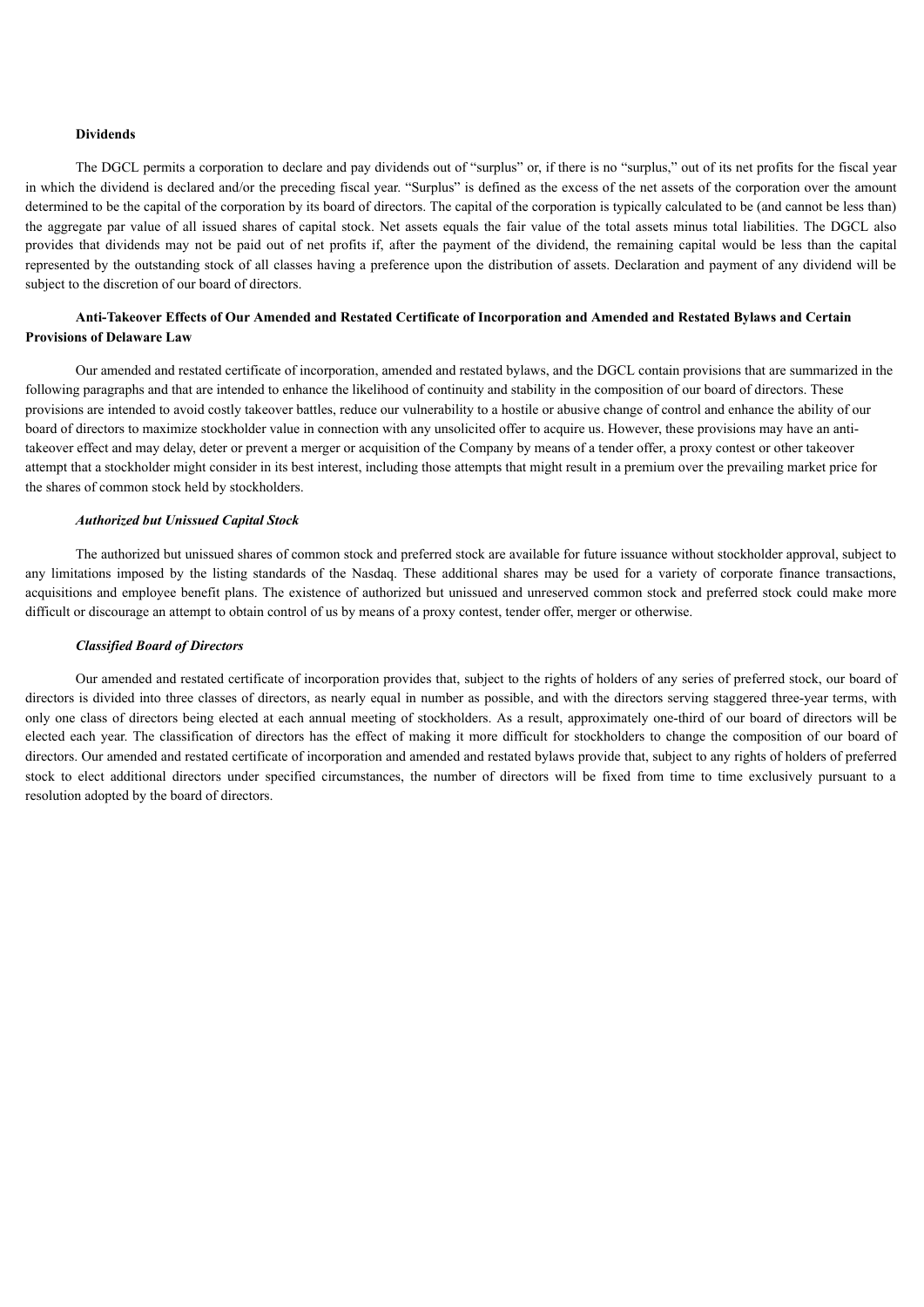#### *Business Combinations*

We have opted out of Section 203 of the DGCL; however, our amended and restated certificate of incorporation contains similar provisions providing that we may not engage in certain "business combinations" with any "interested stockholder" for a three-year period following the time that the stockholder became an interested stockholder, unless:

- prior to such time, our board of directors approved either the business combination or the transaction that resulted in the stockholder becoming an interested stockholder;
- upon consummation of the transaction that resulted in the stockholder becoming an interested stockholder, the interested stockholder owned at least 85% of our voting stock outstanding at the time the transaction commenced, excluding certain shares; or
- at or subsequent to that time, the business combination is approved by our board of directors and by the affirmative vote of holders of at least 66⅔% of our outstanding voting stock that is not owned by the interested stockholder.

Generally, a "business combination" includes a merger, asset or stock sale, or other transaction resulting in a financial benefit to the interested stockholder. Subject to certain exceptions, an "interested stockholder" is a person who, together with that person's affiliates and associates, owns, or within the previous three years owned, 15% or more of our outstanding voting stock. For purposes of this section only, "voting stock" has the meaning given to it in Section 203 of the DGCL.

Under certain circumstances, this provision will make it more difficult for a person who would be an "interested stockholder" to effect various business combinations with us for a three-year period. This provision may encourage companies interested in acquiring us to negotiate in advance with our board of directors because the stockholder approval requirement would be avoided if our board of directors approves either the business combination or the transaction that results in the stockholder becoming an interested stockholder. These provisions also may have the effect of preventing changes in our board of directors and may make it more difficult to accomplish transactions that stockholders may otherwise deem to be in their best interests.

Our amended and restated certificate of incorporation provides that our Sponsors and their affiliates and any of their respective direct or indirect transferees, and any group as to which such persons are a party, do not constitute "interested stockholders" for purposes of this provision.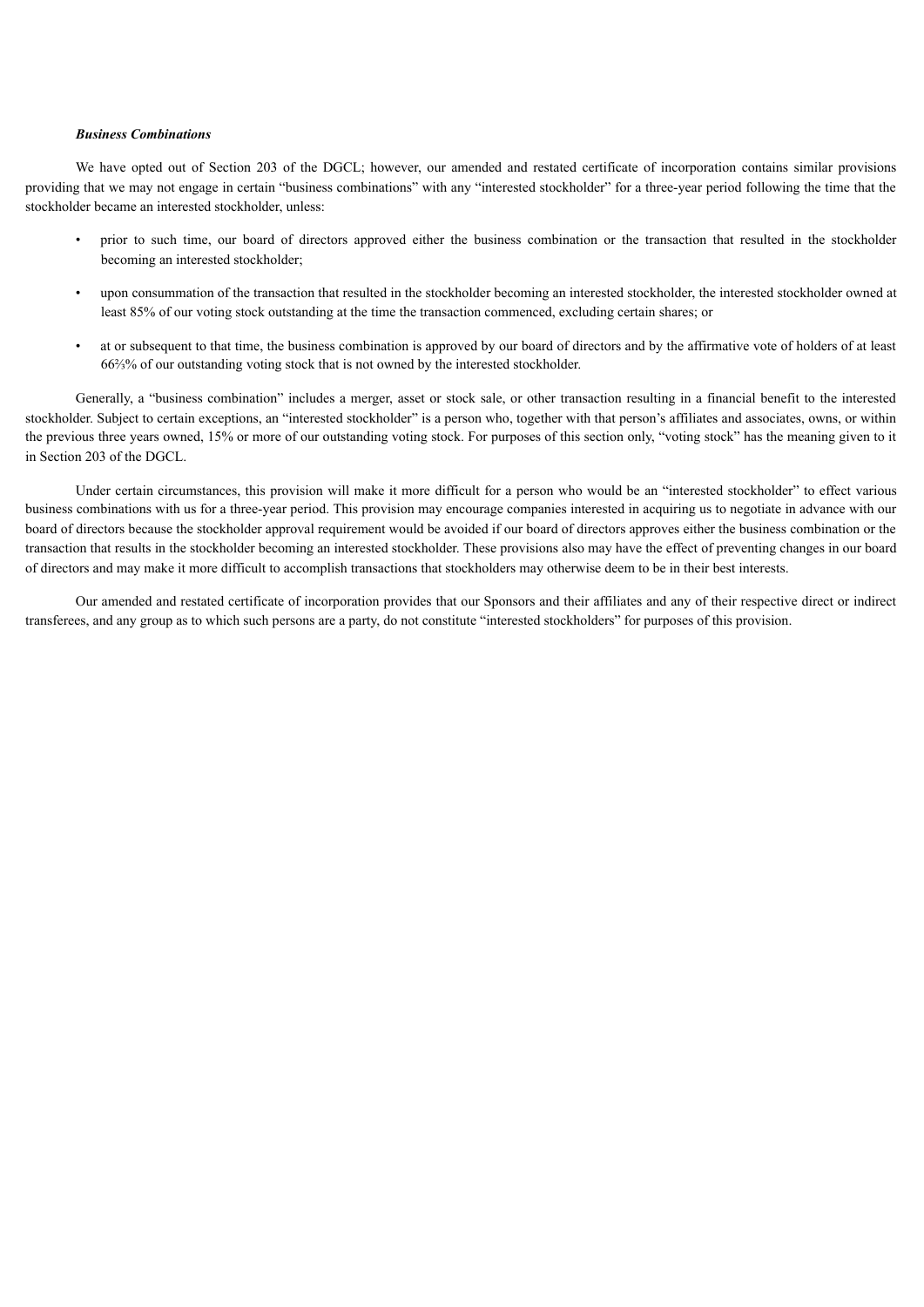#### *Removal of Directors; Vacancies and Newly Created Directorships*

Under the DGCL, unless otherwise provided in our amended and restated certificate of incorporation, directors serving on a classified board may be removed by the stockholders only for cause. Our amended and restated certificate of incorporation provides that the directors divided into classes may be removed with or without cause upon the affirmative vote of a majority in voting power of all outstanding shares of stock entitled to vote generally in the election of directors, voting together as a single class; provided, however, at any time when the parties to our stockholders agreement collectively beneficially own, in the aggregate, less than 50% of the voting power of all outstanding shares of our stock entitled to vote generally in the election of directors, directors may only be removed for cause, and only upon the affirmative vote of holders of at least 66⅔% of the voting power of all the then outstanding shares of stock entitled to vote generally in the election of directors, voting together as a single class. In addition, our amended and restated certificate of incorporation also provides that, subject to the rights granted to one or more series of preferred stock then outstanding or the rights granted under the stockholders agreement, any newly created directorship on the board of directors that results from an increase in the number of directors and any vacancies on our board of directors will be filled only by the affirmative vote of a majority of the remaining directors, even if less than a quorum, by a sole remaining director or by the stockholders; provided, however, at any time when the parties to our stockholders agreement collectively beneficially own, in the aggregate, less than 50% of voting power of the stock of the Company entitled to vote generally in the election of directors, any newly created directorship on the board of directors that results from an increase in the number of directors and any vacancy occurring in the board of directors may only be filled by a majority of the directors then in office, although less than a quorum, or by a sole remaining director (and not by the stockholders).

## *No Cumulative Voting*

Under Delaware law, the right to vote cumulatively does not exist unless the certificate of incorporation specifically authorizes cumulative voting. Our amended and restated certificate of incorporation does not authorize cumulative voting. Therefore, stockholders holding a majority in voting power of the shares of our stock entitled to vote generally in the election of directors will be able to elect all of our directors.

#### *Special Stockholder Meetings*

Our amended and restated certificate of incorporation provides that special meetings of our stockholders may be called at any time only by or at the direction of the board of directors, the chairman of our board or the chief executive officer; provided, however, that at any time when a Sponsor beneficially owns, in the aggregate, at least 20% in voting power of the stock entitled to vote generally in the election of directors, special meetings of our stockholders shall also be called by the board of directors or the chairman of the board of directors at the request of such Sponsor. Our amended and restated bylaws prohibit the conduct of any business at a special meeting other than as specified in the notice for such meeting. These provisions may have the effect of deterring, delaying or discouraging hostile takeovers, or changes in control or management of the Company.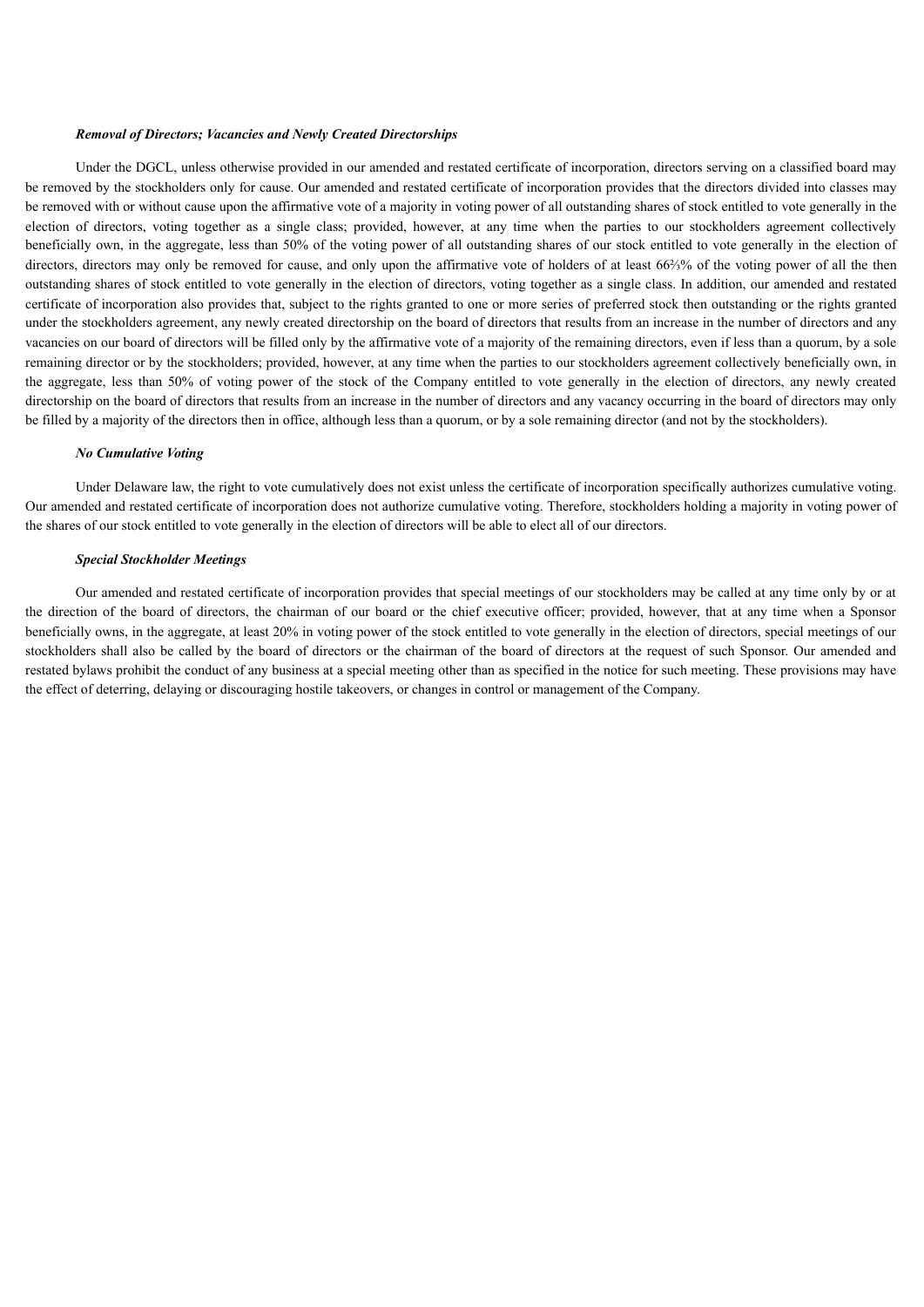#### *Director Nominations and Stockholder Proposals*

Our amended and restated bylaws establish advance notice procedures with respect to stockholder proposals and the nomination of candidates for election as directors, other than nominations made by or at the direction of the board of directors or a committee of the board of directors. In order for any matter to be "properly brought" before a meeting, a stockholder will have to comply with advance notice requirements and provide us with certain information. Generally, to be timely, a stockholder's notice must be received at our principal executive offices not less than 90 days nor more than 120 days prior to the first anniversary date of the immediately preceding annual meeting of stockholders. Our amended and restated bylaws also specify requirements as to the form and content of a stockholder's notice. These provisions do not apply to the parties to our stockholders agreement so long as the stockholders agreement remains in effect. Our amended and restated bylaws allow the chairman of the meeting at a meeting of the stockholders to adopt rules and regulations for the conduct of meetings which may have the effect of precluding the conduct of certain business at a meeting if the rules and regulations are not followed. These provisions may also defer, delay or discourage a potential acquirer from conducting a solicitation of proxies to elect the acquirer's own slate of directors or otherwise attempting to influence or obtain control of the Company.

## *Stockholder Action by Written Consent*

Pursuant to Section 228 of the DGCL, any action required to be taken at any annual or special meeting of the stockholders may be taken without a meeting, without prior notice, and without a vote if a consent or consents in writing, setting forth the action so taken, is or are signed by the holders of outstanding stock having not less than the minimum number of votes that would be necessary to authorize or take such action at a meeting at which all shares of our stock entitled to vote thereon were present and voted, unless our amended and restated certificate of incorporation provides otherwise. Our amended and restated certificate of incorporation does not permit our common stockholders to act by consent in writing, unless such action is recommended by all directors then in office, at any time when the parties to our stockholders agreement collectively own, in the aggregate, less than 50% in voting power of our stock entitled to vote generally in the election of directors.

#### *Supermajority Provisions*

Our amended and restated certificate of incorporation and amended and restated bylaws provide that the board of directors is expressly authorized to make, alter, amend, change, add to, rescind or repeal, in whole or in part, our bylaws without a stockholder vote in any matter not inconsistent with the laws of the State of Delaware or our amended and restated certificate of incorporation. At any time when the parties to our stockholders agreement collectively beneficially own, in the aggregate, less than 50% in voting power of our stock entitled to vote generally in the election of directors, any amendment, alteration, rescission or repeal of our bylaws by our stockholders requires the affirmative vote of the holders of at least 66⅔% in voting power of all the then outstanding shares of stock entitled to vote thereon, voting together as a single class.

The DGCL provides generally that the affirmative vote of a majority of the outstanding shares entitled to vote thereon, voting together as a single class, is required to amend a corporation's certificate of incorporation, unless the certificate of incorporation requires a greater percentage. Our amended and restated certificate of incorporation provides that at any time when the parties to our stockholders agreement collectively beneficially own, in the aggregate, less than 50% in voting power of our stock entitled to vote generally in the election of directors, the following provisions in our amended and restated certificate of incorporation may be amended, altered, repealed or rescinded only by the affirmative vote of the holders of at least 66⅔% in voting power of all the then outstanding shares of our stock entitled to vote thereon, voting together as a single class: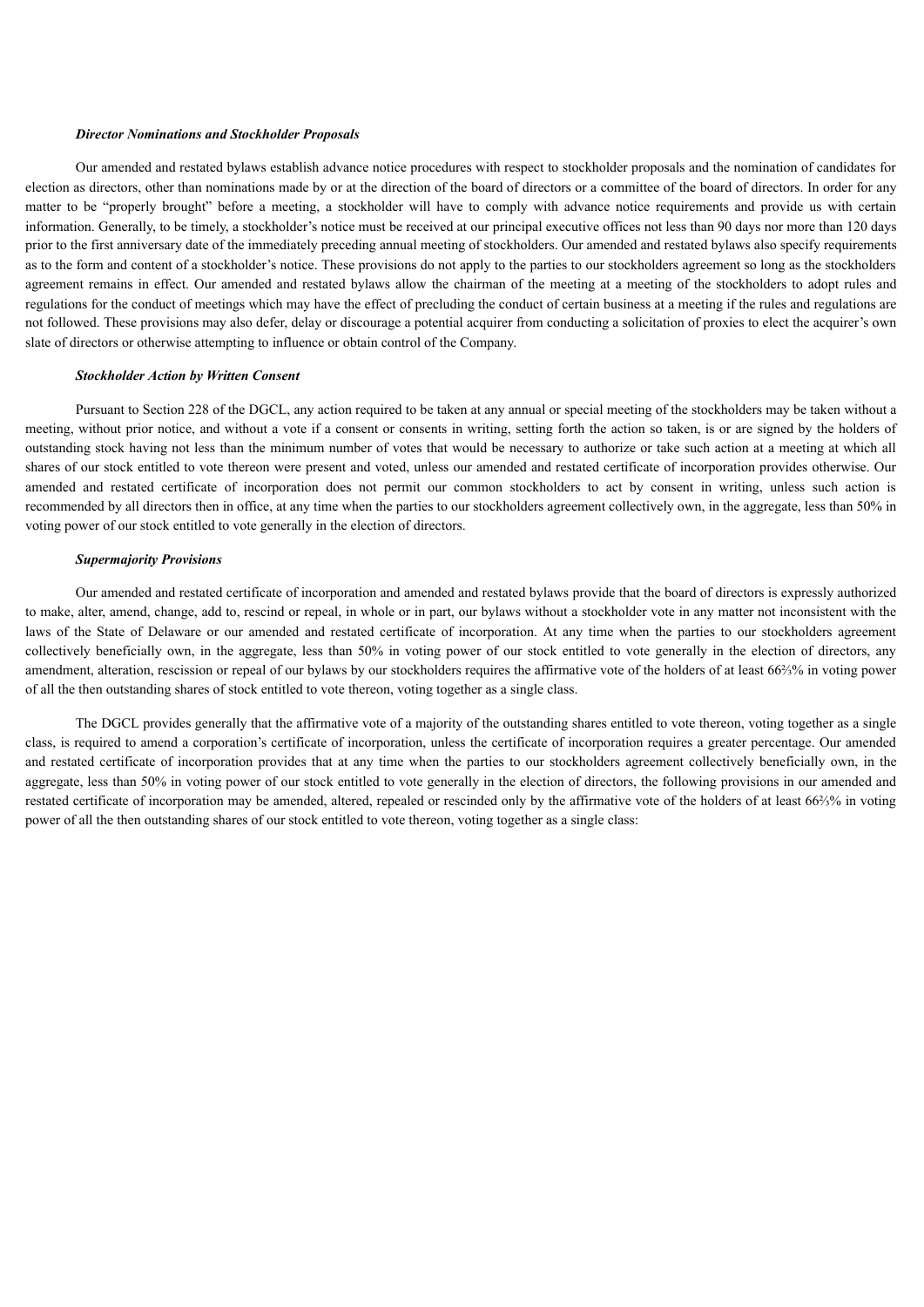- the provision requiring a 66⅔% supermajority vote for stockholders to amend our amended and restated bylaws;
- the provisions providing for a classified board of directors (the election and term of our directors);
- the provisions regarding resignation and removal of directors;
- the provisions regarding competition and corporate opportunities;
- the provisions regarding entering into business combinations with interested stockholders;
- the provisions regarding stockholder action by written consent;
- the provisions regarding calling special meetings of stockholders;
- the provisions regarding filling vacancies on our board of directors and newly created directorships;
- the provisions eliminating monetary damages for breaches of fiduciary duty by a director;
- the provision regarding forum selection; and
- the amendment provision requiring that the above provisions be amended only with a 66⅔% supermajority vote.

The combination of the classification of our board of directors, the lack of cumulative voting and the supermajority voting requirements makes it more difficult for our existing stockholders to replace our board of directors as well as for another party to obtain control of us by replacing our board of directors. Because our board of directors has the power to retain and discharge our officers, these provisions could also make it more difficult for existing stockholders or another party to effect a change in management.

These provisions may have the effect of deterring hostile takeovers or delaying or preventing changes in control of us or our management, such as a merger, reorganization or tender offer. These provisions are intended to enhance the likelihood of continued stability in the composition of our board of directors and its policies and to discourage certain types of transactions that may involve an actual or threatened acquisition of the Company. These provisions are designed to reduce our vulnerability to an unsolicited acquisition proposal. The provisions are also intended to discourage certain tactics that may be used in proxy fights. However, such provisions could have the effect of discouraging others from making tender offers for our shares and, as a consequence, they also may inhibit fluctuations in the market price of our shares that could result from actual or rumored takeover attempts. Such provisions may also have the effect of preventing changes in management.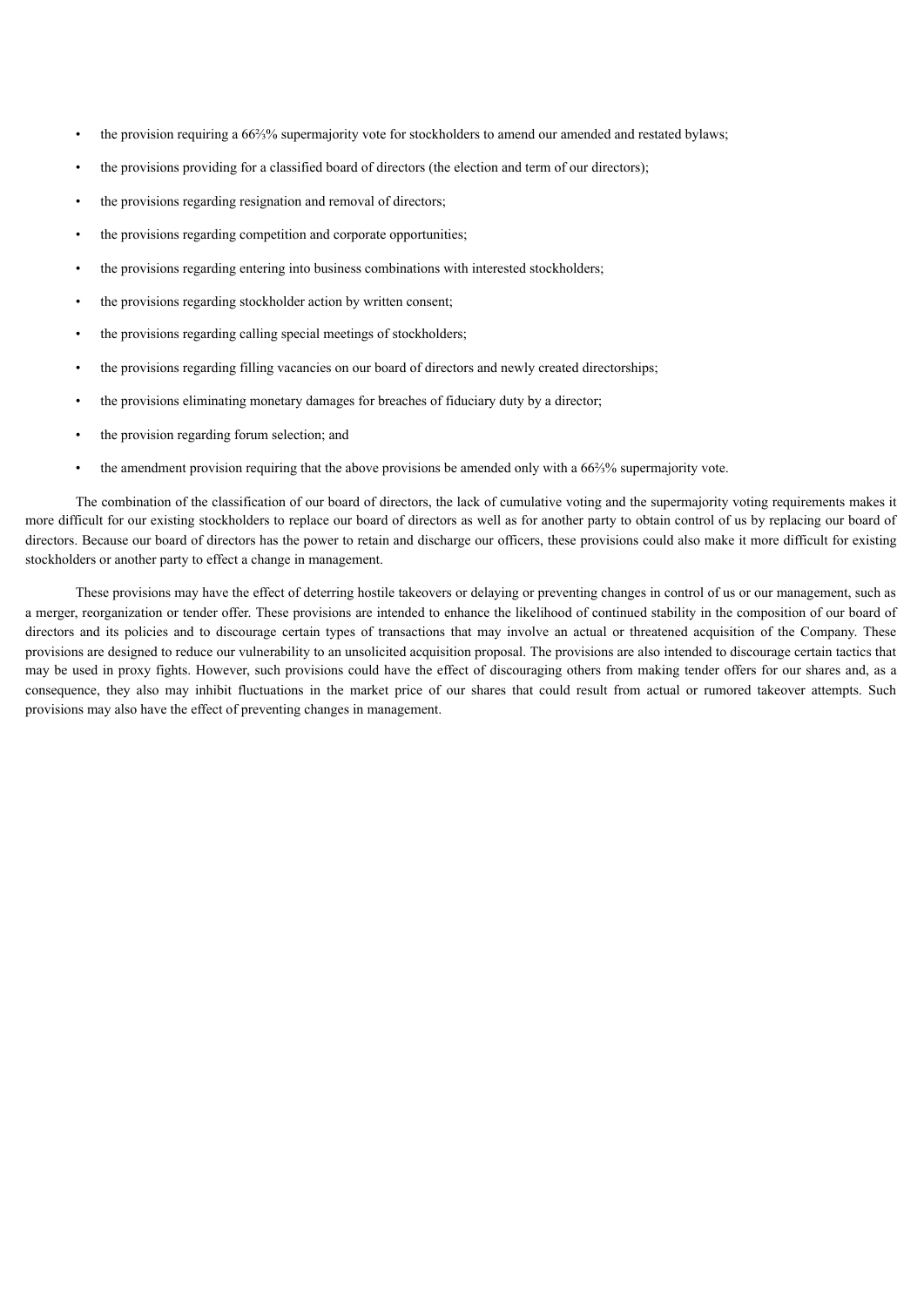#### **Limitations on Liability and Indemnification of Officers and Directors**

The DGCL authorizes corporations to limit or eliminate the personal liability of directors to corporations and their stockholders for monetary damages for breaches of directors' fiduciary duties, subject to certain exceptions. Our amended and restated certificate of incorporation includes a provision that eliminates the personal liability of directors for monetary damages to the corporation or its stockholders for any breach of fiduciary duty as a director, except to the extent such exemption from liability or limitation thereof is not permitted under the DGCL. The effect of these provisions is to eliminate the rights of us and our stockholders, through stockholders' derivative suits on our behalf, to recover monetary damages from a director for breach of fiduciary duty as a director, including breaches resulting from grossly negligent behavior. However, exculpation does not apply to any director if the director has breached such director's duty of loyalty, acted in bad faith, knowingly or intentionally violated the law, authorized illegal dividends, redemptions or repurchases or derived an improper benefit from his or her actions as a director.

Our amended and restated bylaws generally provide that we must indemnify and advance expenses to our directors and officers to the fullest extent authorized by the DGCL. We also are expressly authorized to carry directors' and officers' liability insurance providing indemnification for our directors, officers and certain employees for some liabilities. We believe that these indemnification and advancement provisions and insurance are useful to attract and retain qualified directors and executive officers.

The limitation of liability, indemnification and advancement provisions in our amended and restated certificate of incorporation and amended and restated bylaws may discourage stockholders from bringing a lawsuit against directors for breach of their fiduciary duty. These provisions also may have the effect of reducing the likelihood of derivative litigation against directors and officers, even though such an action, if successful, might otherwise benefit us and our stockholders. In addition, your investment may be adversely affected to the extent we pay the costs of settlement and damage awards against directors and officers pursuant to these indemnification provisions.

There is currently no pending material litigation or proceeding involving any of our directors, officers or employees for which indemnification is sought.

## **Transfer Agent and Registrar**

The transfer agent and registrar for shares of our common stock is Equiniti Trust Company.

## **Listing**

Our common stock is listed on the Nasdaq under the symbol "ZI."

### **Item 2. Exhibits.**

| Exhibit No. | Description                                                                                                                                                                                                                                 |
|-------------|---------------------------------------------------------------------------------------------------------------------------------------------------------------------------------------------------------------------------------------------|
| 3.1         | Second Amended and Restated Certificate of Incorporation of ZoomInfo Technologies Inc. (included as Exhibit 3.1 to<br>ZoomInfo Technologies Inc.'s Current Report on Form 8-K, filed on May 19, 2022 and incorporated herein by reference). |
| 3.2         | Amended and Restated Bylaws of ZoomInfo Technologies Inc. (included as Exhibit 3.2 to ZoomInfo Technologies Inc.'s<br>Current Report on Form 8-K, filed on November 1, 2021 and incorporated herein by reference).                          |